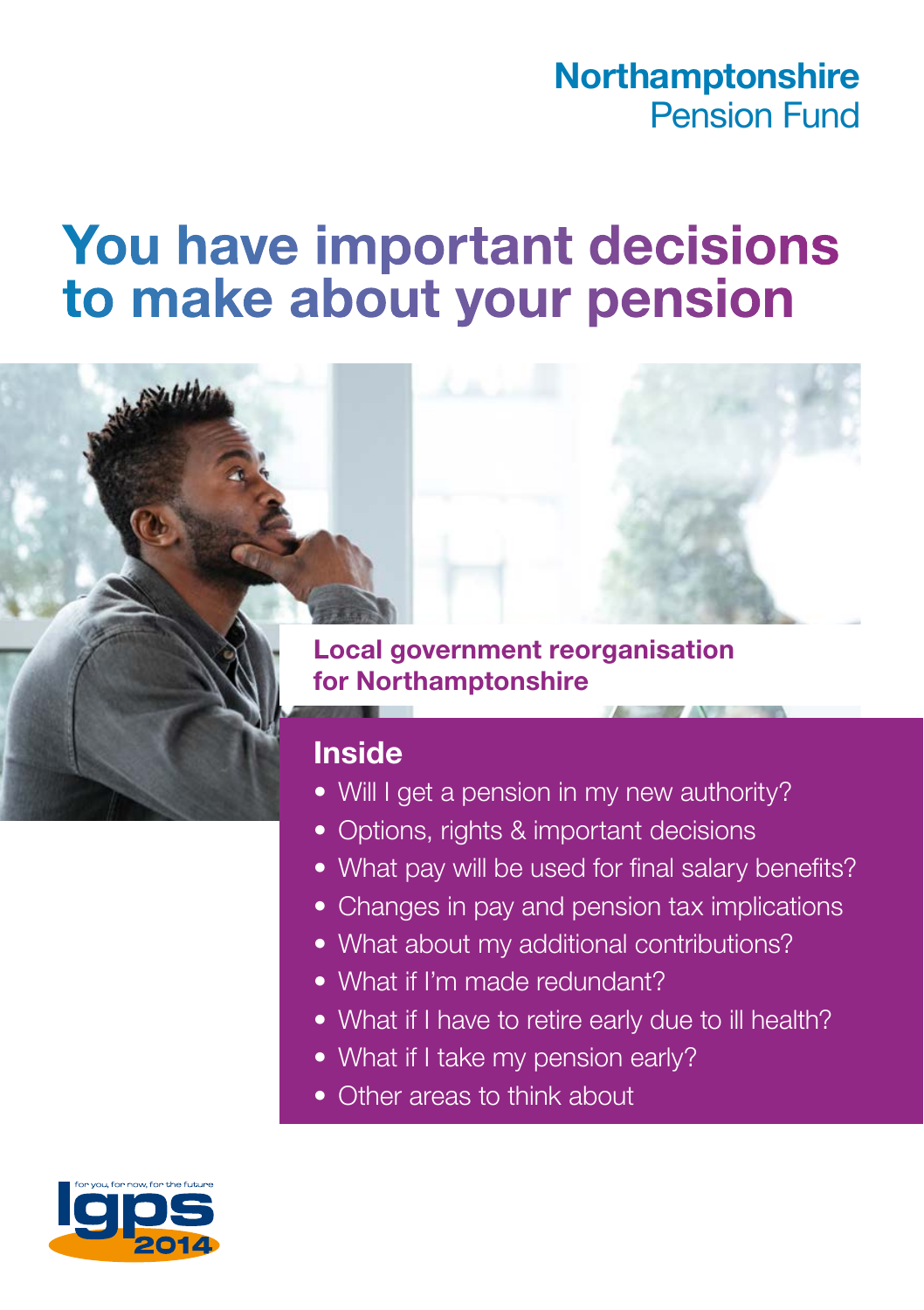# **Will I get a pension in my new authority?**

From 1 April 2021 you'll either work for West Northamptonshire Council (WNC) or North Northamptonshire Council (NNC). As new employers they must automatically enrol eligible staff into a workplace pension scheme.

#### If you've opted out of the LGPS or joined the 50/50 section:

You'll be brought back into the main section of the Local Government Pension Scheme (LGPS) from 1 April 2021. The LGPS provides valuable benefits. Not only do you get a guaranteed pension and ill health protection after 2 years, but also immediate life cover. You can find more information on the ['I'm thinking of joining'](https://lgssmember.pensiondetails.co.uk/home/non-member/lgps/index.html) page of our website.

If you'd still like to opt out or rejoin the 50/50 section, please fill in the relevant form from the active members', [forms and](https://lgssmember.pensiondetails.co.uk/home/members/lgps/active-members/forms-and-resources/index.html)  [resources page of our website](https://lgssmember.pensiondetails.co.uk/home/members/lgps/active-members/forms-and-resources/index.html).

#### Forms should be returned to your employer's payroll team on or after 1 April 2021.

In the LGPS each job you have is treated separately, so when you move to either WNC or NNC on 1 April 2021 this will trigger a number of actions, rights and decisions as if you were a new member:

- You can choose to have separate pension pots for your new and old job.
- If you're aged 55 or over and ask us to keep your old and new pension separate,

you can choose to **take** immediate payment of your old pension.

- If you're paying additional contributions, like AVCs or APCs, you may have decisions that you need to make.
- If you've other pension benefits, you may be able to move these into the LGPS.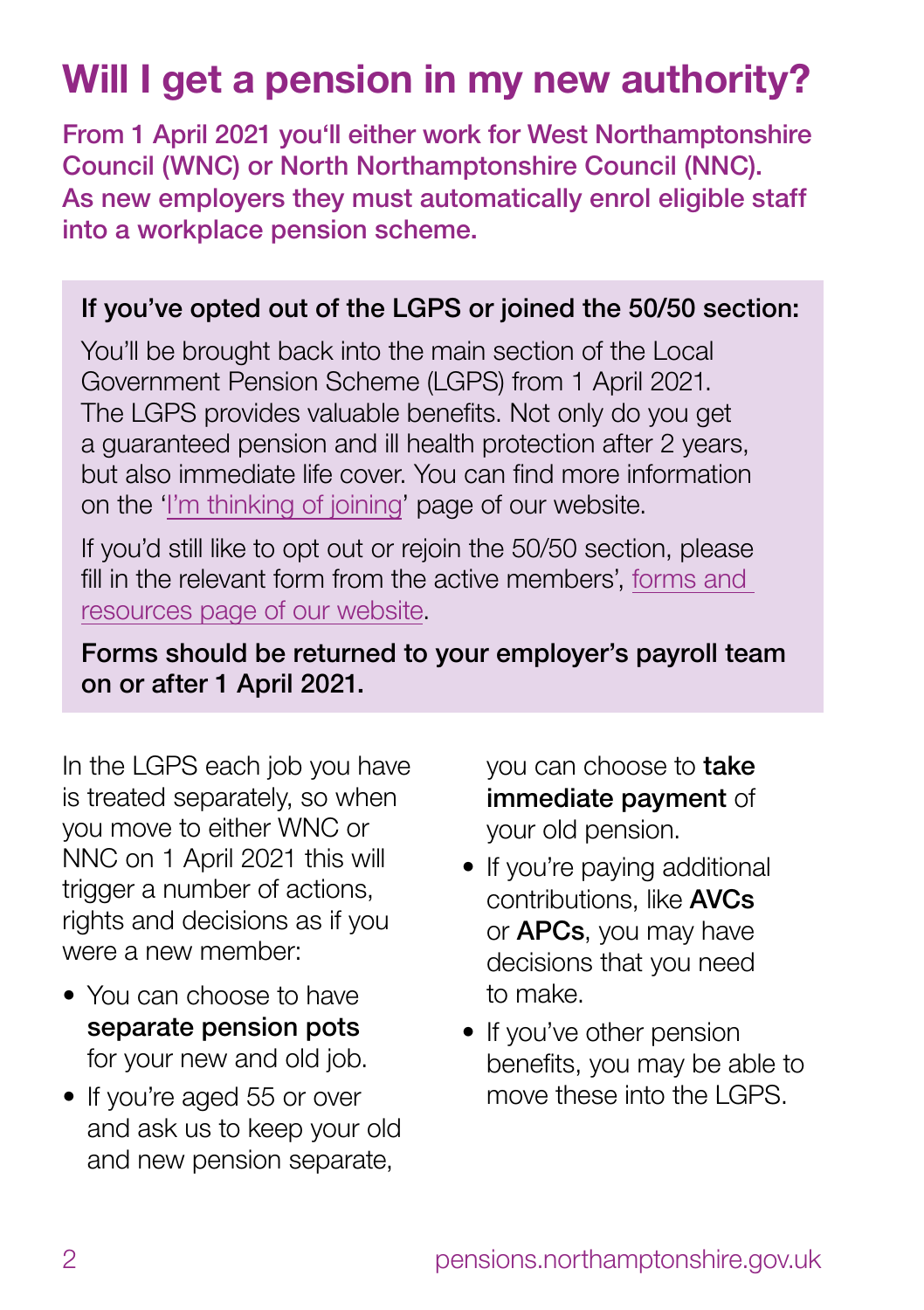

### **Options, rights & important decisions**

Please read this leaflet carefully and keep it safe as you have up to 12 months to make some decisions and may not be able to make them straight away as the best approach will depend on your circumstances.

A copy of this leaflet will also be available through your [online pension account](https://lgssmember.pensiondetails.co.uk/home/login/index2.html).

#### Should I combine my pensions or keep them separate?

When you move across to either WNC or NNC we'll automatically combine your old pension with your new pension. If you'd rather we kept your pensions separate, you've until 31 March 2022 to choose this. If you've less than 2 years qualifying service or stop paying into the scheme, you won't be able to choose separate benefits.

Up until 31 March 2022, you may fill in and return the form on the covering letter; from 1 April 2022 you'll need to speak to your employer first. Choosing to separate your benefits would be a final and binding decision; you couldn't change your mind afterwards whilst working for WNC or NNC.

If you choose to keep your pensions separate, you'll have a deferred pension for your membership before you moved to WNC or NNC, and a new active pension from 1 April 2021.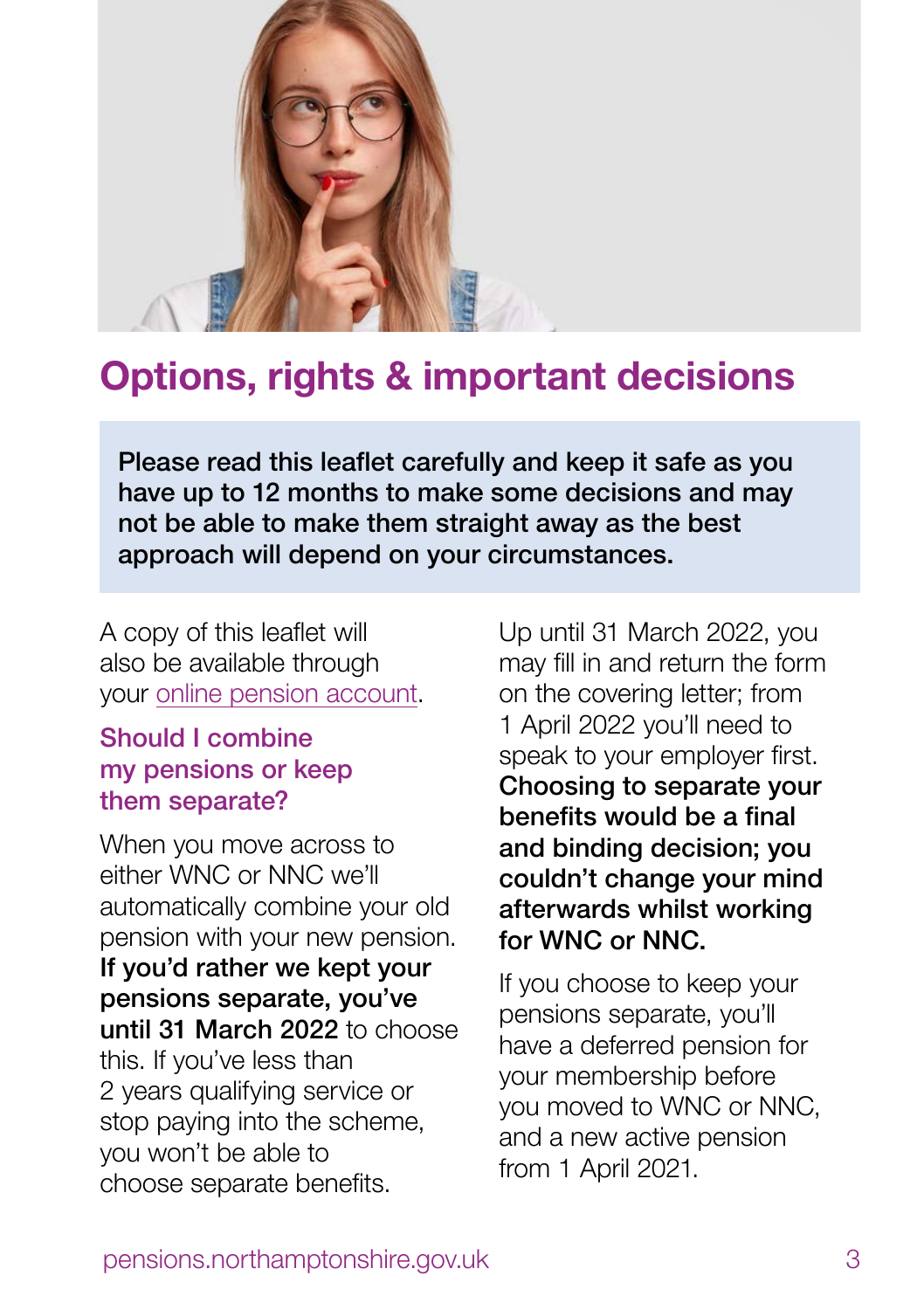Here's some questions which you must think about very carefully before you make a decision to separate your pensions:

- What 'final pay' will be used to calculate any pre 1 April 2014 benefits?
- What effect will changes in pay have and the pension tax I might have to pay?
- What happens to my APCs or AVCs?
- I'm aged 55 or over. what happens if I'm made redundant?
- What happens if I have to retire due to ill health?
- What if I take my pension early?

To help you to decide, see the examples on the following pages.

If you feel you'd like some figures to help you decide please see the instructions on our website.

### **What 'final pay' will be used?**

| <b>Think</b>                                                                                                                                                                          | <b>Combined</b>                                                                                                                                                                                                       | <b>Separate</b>                                                                                                                                                                                                                                                                                                             |
|---------------------------------------------------------------------------------------------------------------------------------------------------------------------------------------|-----------------------------------------------------------------------------------------------------------------------------------------------------------------------------------------------------------------------|-----------------------------------------------------------------------------------------------------------------------------------------------------------------------------------------------------------------------------------------------------------------------------------------------------------------------------|
| about                                                                                                                                                                                 | pensions                                                                                                                                                                                                              | pensions                                                                                                                                                                                                                                                                                                                    |
| I was a<br>member before<br>1 April 2014,<br>what 'final<br>pay' will be<br>used to work<br>out my final<br>salary linked<br>pension for any<br>membership<br>before<br>1 April 2014? | Benefits based<br>on membership<br>before<br>1 April 2014<br>with a final salary<br>link will continue<br>to be worked<br>out using your<br>'final pay' to<br>the date your<br>membership<br>with WNC or<br>NNC ends. | Deferred benefits based<br>on membership before<br>1 April 2014 with a final<br>salary link will be worked<br>out using your 'final pay' to<br>31 March 2021 with your<br>old employer. Any future<br>changes to your pay<br>with either WNC or NNC<br>won't be used to work<br>out the value of your<br>deferred benefits. |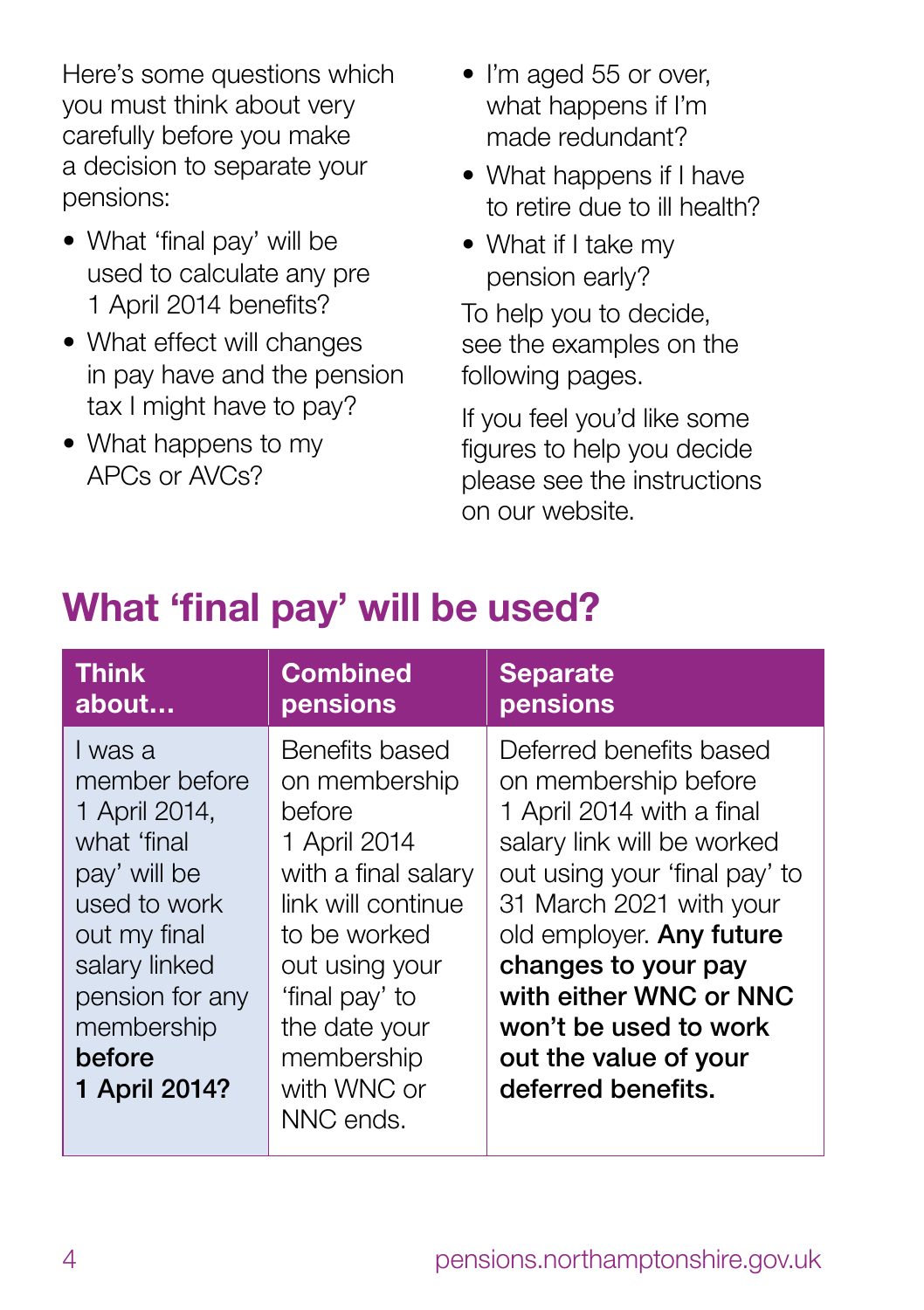

#### For example, Mr Gregory:

- worked for Corby Borough Council (CBC).
- joined the LGPS on 1 August 2001.
- moved to NNC on 1 April 2021 aged 57.
- on 1 October 2021 chose to keep his pensions with CBC and NNC separate, which meant his pension benefits are split into two pension records within the Northamptonshire Pension Fund (NPF).

**Pension 1:** A deferred LGPS pension from 1 August 2001 to 31 March 2021.

• His pension benefits from final salary linked membership are worked out on his final pay to 31 March 2021 of £42,000.

Pension 2: He has a new active pension with NNC starting on 1 April 2021 to his retirement date of 31 March 2029.

### Looking ahead…

Mr Gregory has been promoted and his final salary pay is now £53,000. As he chose to separate his pensions, his deferred pension was based on his final pay to 31 March 2021 of £42,000. His deferred benefits are subject to inflation proofing.

If he had combined his pensions, his pension would have been based on all of his LGPS membership from 1 August 2001 to 31 March 2029, and his benefits from final salary linked membership would have been based on his 'final pay' of £53,000.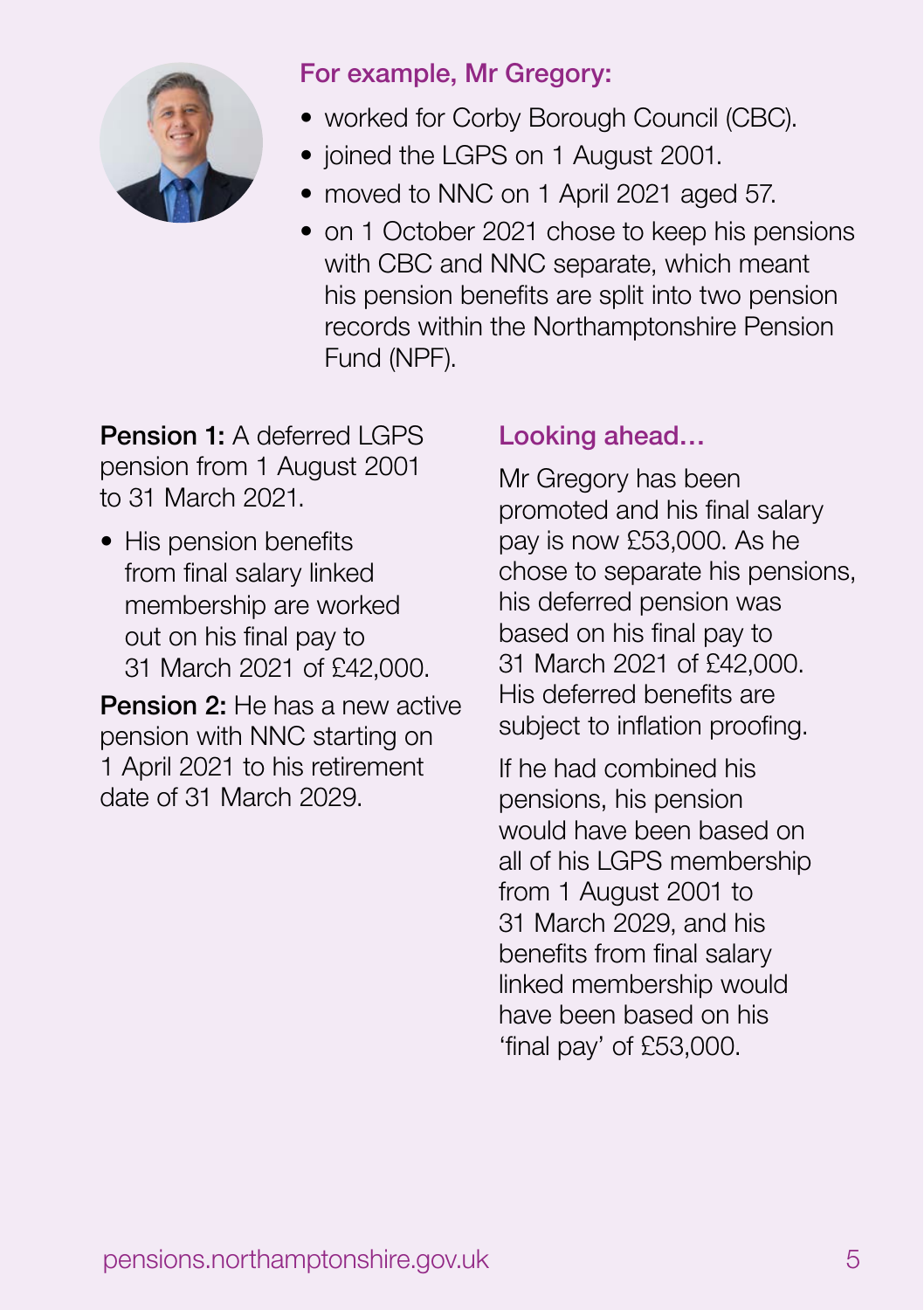# **Changes in pay and pensions tax**

### If your pay drops

If you're paying into the LGPS and built up pension before 1 April 2014 and have a **drop** or freeze in your pensionable pay because of a decision made by you or your employer, your final salary pension benefits may lose some value.

However, if you were a member of the LGPS before 1 April 2014, you may have some **protections** for your pension. This is explained in our 'How a reduction in pensionable pay affects your final salary pension benefits' factsheet. You can find this on the active members' section of our website, on the [forms](https://lgssmember.pensiondetails.co.uk/home/members/lgps/active-members/forms-and-resources/index.html)  [and resources page.](https://lgssmember.pensiondetails.co.uk/home/members/lgps/active-members/forms-and-resources/index.html)

#### If your pay goes up

If you're paying into the LGPS and you benefit from a significant, above inflation pay increase in any year, you may have to pay an annual allowance tax charge.

This can affect anyone who has a significant pay increase, not just high earners.

#### Lifetime allowance (LTA) and annual allowance (AA)

The lifetime allowance is a limit on the total value of all pension benefits you can have put into payment without triggering a lifetime allowance tax charge on benefits above that limit. The annual allowance is a limit on the amount your pension savings can increase in any one tax year without you having to pay a tax charge.

You can find out more information in the separate factsheets about the annual allowance and lifetime allowance on the active members' section of our website, on the [forms](https://lgssmember.pensiondetails.co.uk/home/members/lgps/active-members/forms-and-resources/index.html)  [and resources page](https://lgssmember.pensiondetails.co.uk/home/members/lgps/active-members/forms-and-resources/index.html).

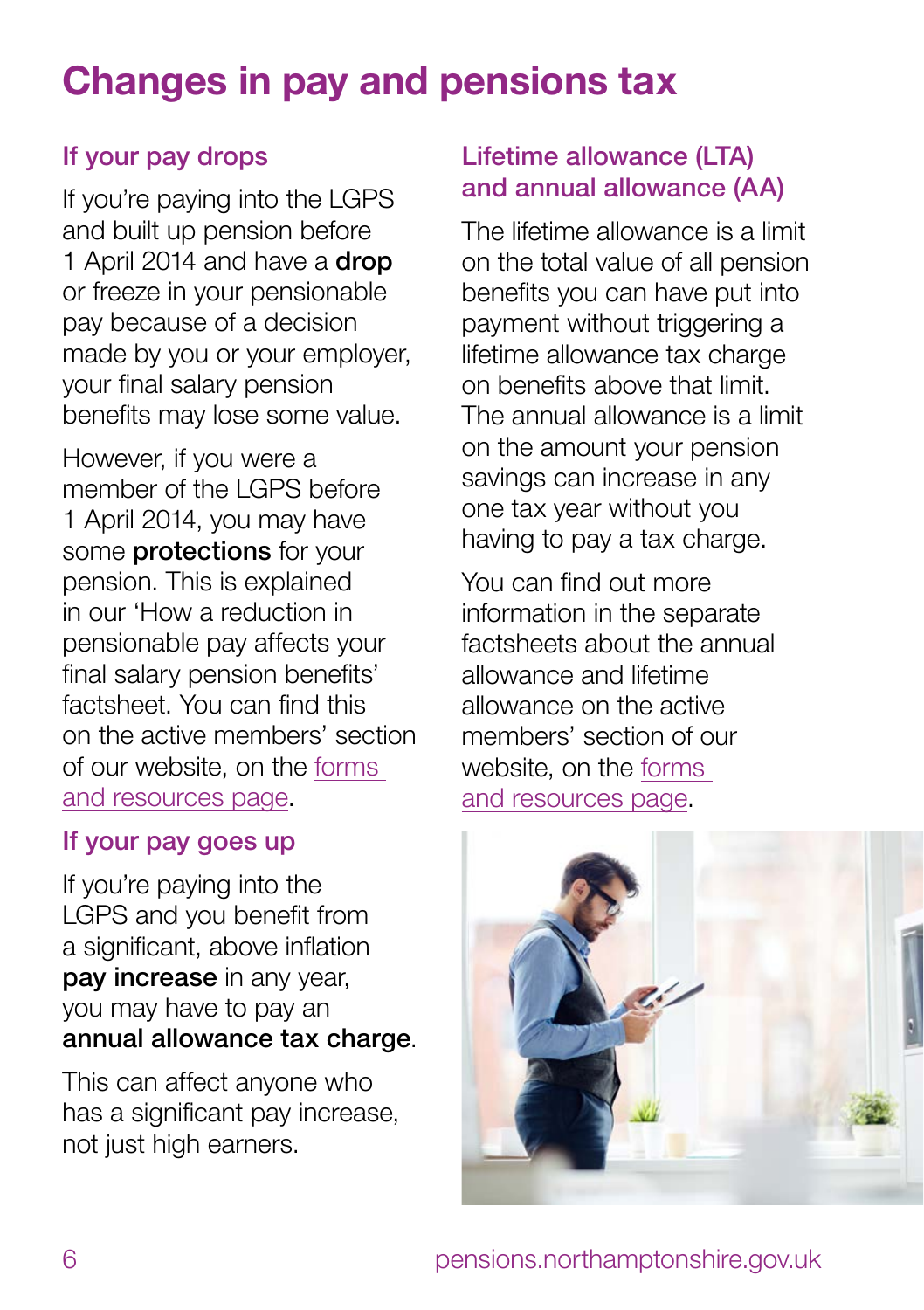# **What about my additional contributions?**

| <b>Think</b><br>about                                                                                                                    | <b>Combined</b><br>pensions                                                                                                                                                                                                                                                                                                                                                                  | <b>Separate</b><br>pensions                                                                                                                                                                                        |
|------------------------------------------------------------------------------------------------------------------------------------------|----------------------------------------------------------------------------------------------------------------------------------------------------------------------------------------------------------------------------------------------------------------------------------------------------------------------------------------------------------------------------------------------|--------------------------------------------------------------------------------------------------------------------------------------------------------------------------------------------------------------------|
| What happens<br>to my Additional<br>Pension<br>Contribution<br>(APC) or<br><b>Additional Regular</b><br>Contributions<br>(ARC) contract? | Your APC or<br>ARC contract will<br>continue as before.                                                                                                                                                                                                                                                                                                                                      | Your APC or ARC<br>contract will end<br>on 31 March 2021<br>and you'll be given<br>the proportion of<br>contract you've<br>paid for. Any<br>contributions paid<br>from 1 April 2021<br>will be refunded<br>to you. |
| What happens<br>to my Additional<br>Voluntary<br>Contribution<br>(AVC) contract?                                                         | Your contract<br>will continue.<br>If your contract<br>started before<br>13 November 2001,<br>by combining<br>benefits you would<br>lose the right<br>you may have<br>had in certain<br>circumstances<br>to use your AVC<br>Fund to buy LGPS<br>membership when<br>you retire.<br>A separate letter<br>will be sent to you<br>if you have an AVC<br>plan, to help you<br>make this decision. | Your AVC contract<br>will end on<br>31 March 2021<br>and, if you wish to<br>continue paying<br>AVCs, you'll need<br>to start a new<br>AVC contract.                                                                |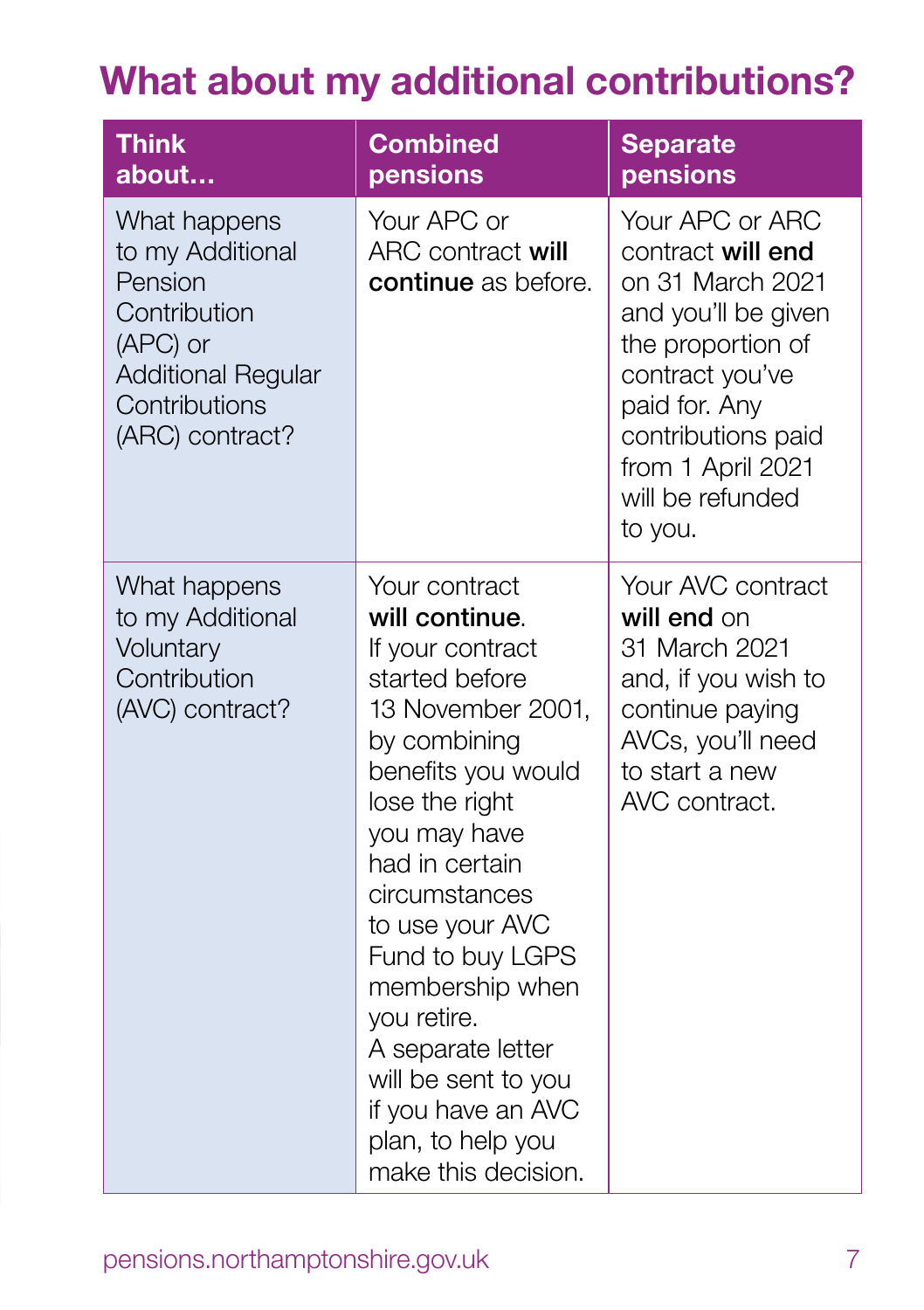| <b>Think</b>                                                                                | <b>Combined</b>                                                        | <b>Separate</b>                                                                                                                                                                                                                                                                                                                                                                    |
|---------------------------------------------------------------------------------------------|------------------------------------------------------------------------|------------------------------------------------------------------------------------------------------------------------------------------------------------------------------------------------------------------------------------------------------------------------------------------------------------------------------------------------------------------------------------|
| about                                                                                       | pensions                                                               | pensions                                                                                                                                                                                                                                                                                                                                                                           |
| What happens<br>to my contract to<br>buy Added Years<br>(taken out before<br>1 April 2008)? | <b>Your Added Years</b><br>contract will<br><b>continue</b> as before. | Your Added<br>Years contract<br>will continue as<br>before, as long<br>as you don't take<br>immediate payment<br>of your old pension<br>to 31 March 2021.<br>Any benefits you'd<br>bought up until<br>31 March 2021<br>would be based on<br>the final pay in your<br>old job, whereas<br>any bought from<br>1 April 2021 would<br>be based on the<br>final pay in your<br>new one. |

## **What if I'm made redundant?**

| <b>Think</b>                                                                                        | <b>Combined</b>                                                                                                                     | <b>Separate</b>                                                                                                                                                     |
|-----------------------------------------------------------------------------------------------------|-------------------------------------------------------------------------------------------------------------------------------------|---------------------------------------------------------------------------------------------------------------------------------------------------------------------|
| about                                                                                               | pensions                                                                                                                            | pensions                                                                                                                                                            |
| I'm 55 or over<br>with at least<br>2 years LGPS<br>membership.<br>What if<br>I'm made<br>redundant? | Pensions paid<br>early because<br>of redundancy<br>will include the<br>value of your<br>pension moved<br>from your old<br>employer. | Pensions paid early<br>because of redundancy<br>won't include the value<br>of your pension built with<br>your old employer only<br>your pension from WNC<br>or NNC. |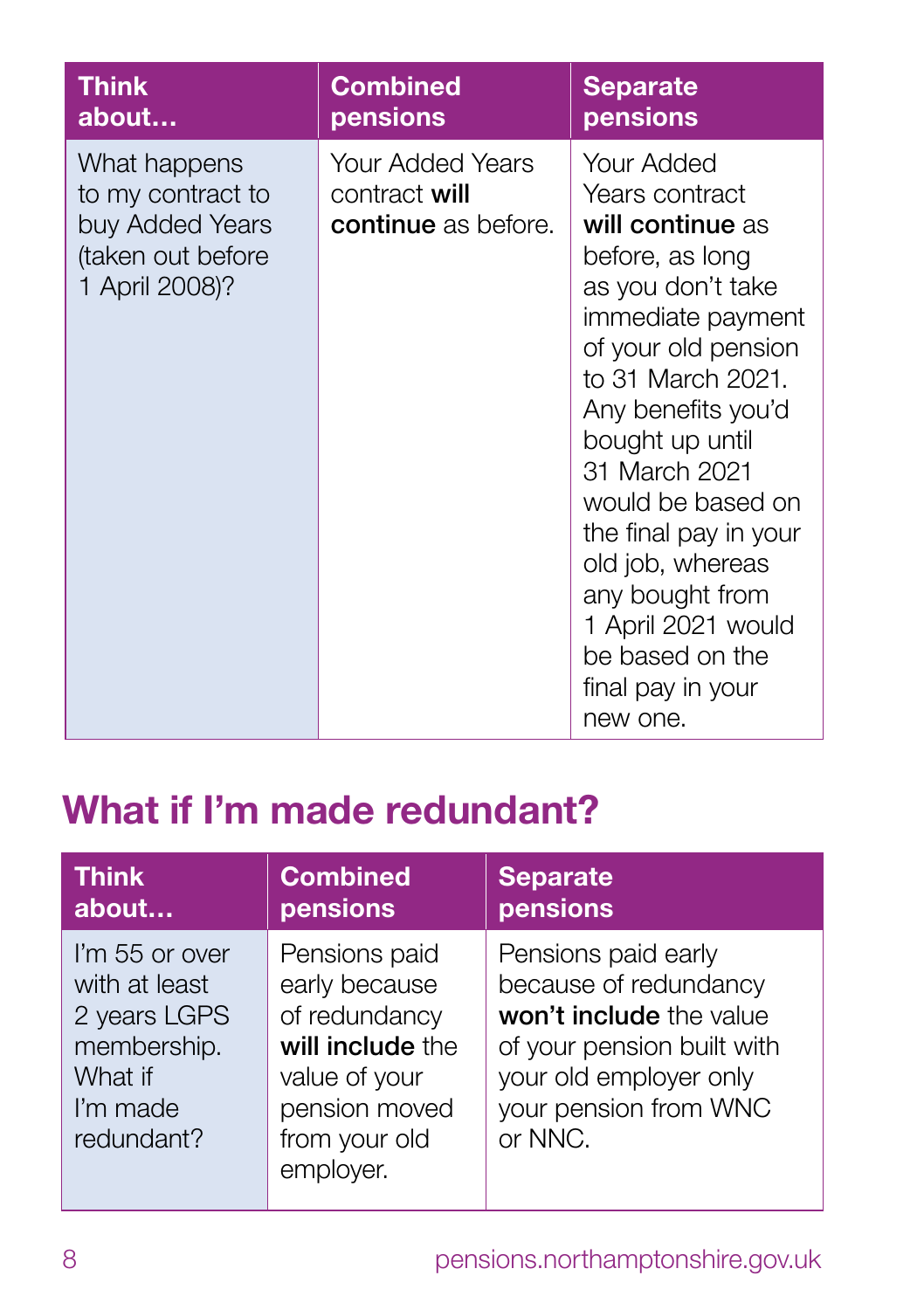

#### For example, Mrs Adam:

- worked for Northamptonshire County Council (NCC).
- joined the LGPS on 1 February 2006.
- moved across to WNC on 1 April 2021. which was her 56th birthday.
- on 1 August 2021, chose to keep her pensions from NCC and WNC separate, which meant her pension benefits are split into two pension records with the Northamptonshire Pension Fund (NPF).

Pension 1: A deferred LGPS pension from 1 February 2006 to 31 March 2021.

- Her pension benefits from final salary linked membership are worked out on her final pay to 31 March 2021 of £35,000 and benefits will be paid in full at her State Pension age.
- She can choose to take this deferred pension as she's over the age of 55, but her pension will be reduced due to early payment.

Pension 2: She has a new active pension with WNC starting on 1 April 2021.

### Looking ahead…

Due to a restructure Mrs Adam's role has been made redundant from 1 April 2024. As Mrs Adam chose to separate her pensions, the value of the pension paid early due to redundancy won't include the value of her deferred pension 1; the pension payable will only be based on her membership with WNC from 1 April 2021 to 31 March 2024 i.e. pension 2.

If she had combined her pensions, her pension paid on redundancy would have been based on all her LGPS membership from 1 February 2006 to 31 March 2024, and benefits from final salary linked membership would have been based on 'final pay' to 31 March 2024, which has increased to £38,500.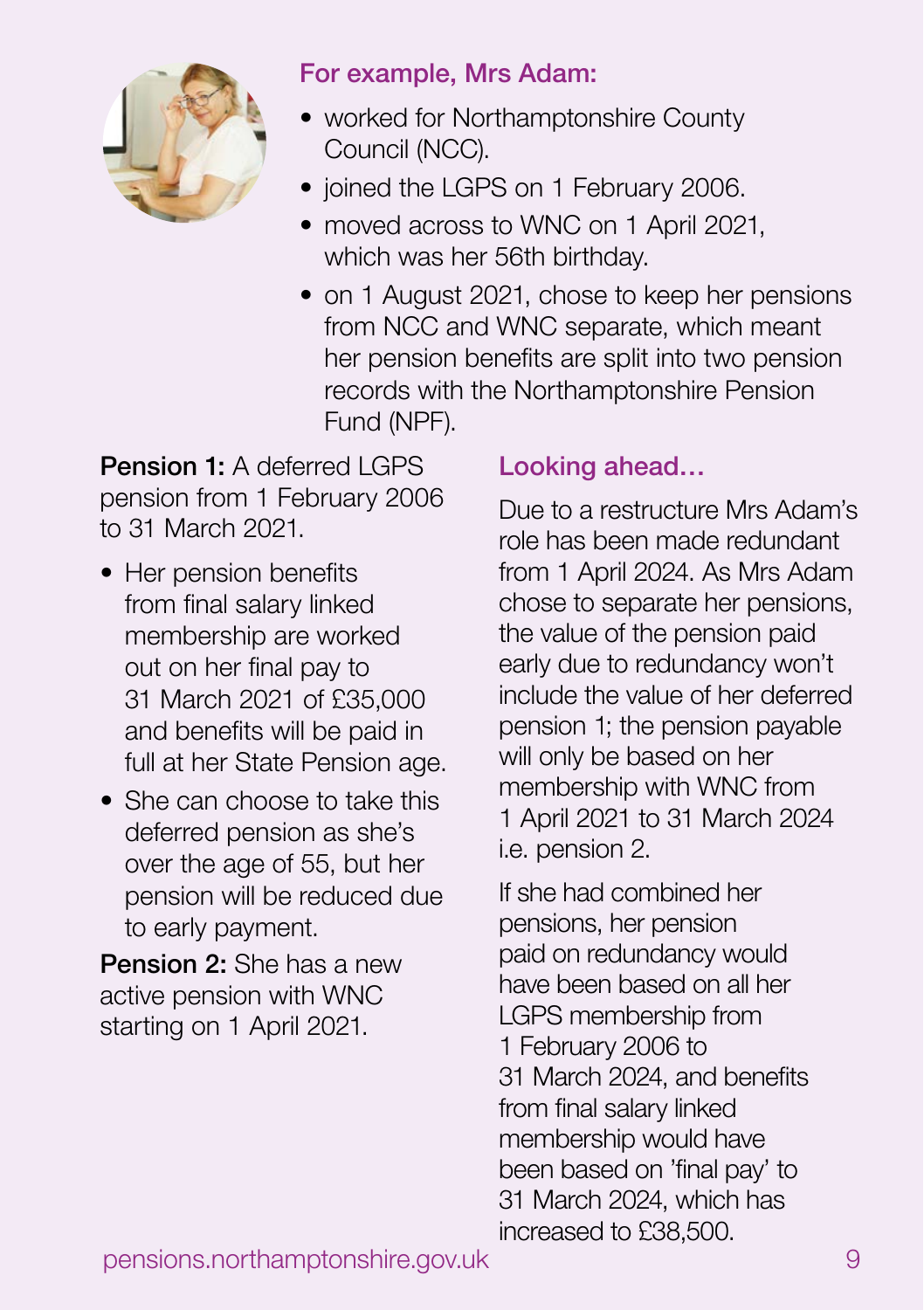# **What if I retire early due to ill health?**

| <b>Think</b>                                                                                                     | <b>Combined</b>                                                                                                                           | <b>Separate</b>                                                                                                                                                                                                                                                                                                                                |
|------------------------------------------------------------------------------------------------------------------|-------------------------------------------------------------------------------------------------------------------------------------------|------------------------------------------------------------------------------------------------------------------------------------------------------------------------------------------------------------------------------------------------------------------------------------------------------------------------------------------------|
| about                                                                                                            | pensions                                                                                                                                  | pensions                                                                                                                                                                                                                                                                                                                                       |
| What if I've<br>qualifying<br>service of 2<br>years or more<br>and have to<br>retire early due<br>to ill health? | Your benefits<br>paid early due<br>to ill health will<br>include the<br>value of earlier<br>pensions moved<br>from your last<br>employer. | Your benefits paid early<br>due to ill health won't<br>include the value of earlier<br>pensions built up from<br>your last employer. You'd<br>have to apply separately<br>to WNC, as administering<br>authority to NPF (even if<br>you're employed by NNC),<br>for your deferred benefits<br>to be paid on grounds of<br>permanent ill health. |



### For example, Mr Kapur:

- worked for Daventry District Council (DDC).
- joined the LGPS on 1 February 2006.
- moved to WNC on 1 April 2021 aged 56.
- on 1 August 2020 chose to keep his pensions with DDC and WNC separate, which meant his pension benefits are split into two pension records with NPF.

### Looking ahead…

Mr Kapur is suffering from ill health. After getting an occupational health opinion from an independent medical practitioner, WNC agrees to

his early retirement on ill health grounds from 1 April 2024, his 59th birthday.

As he decided to separate his pensions, his ill health retirement benefits will be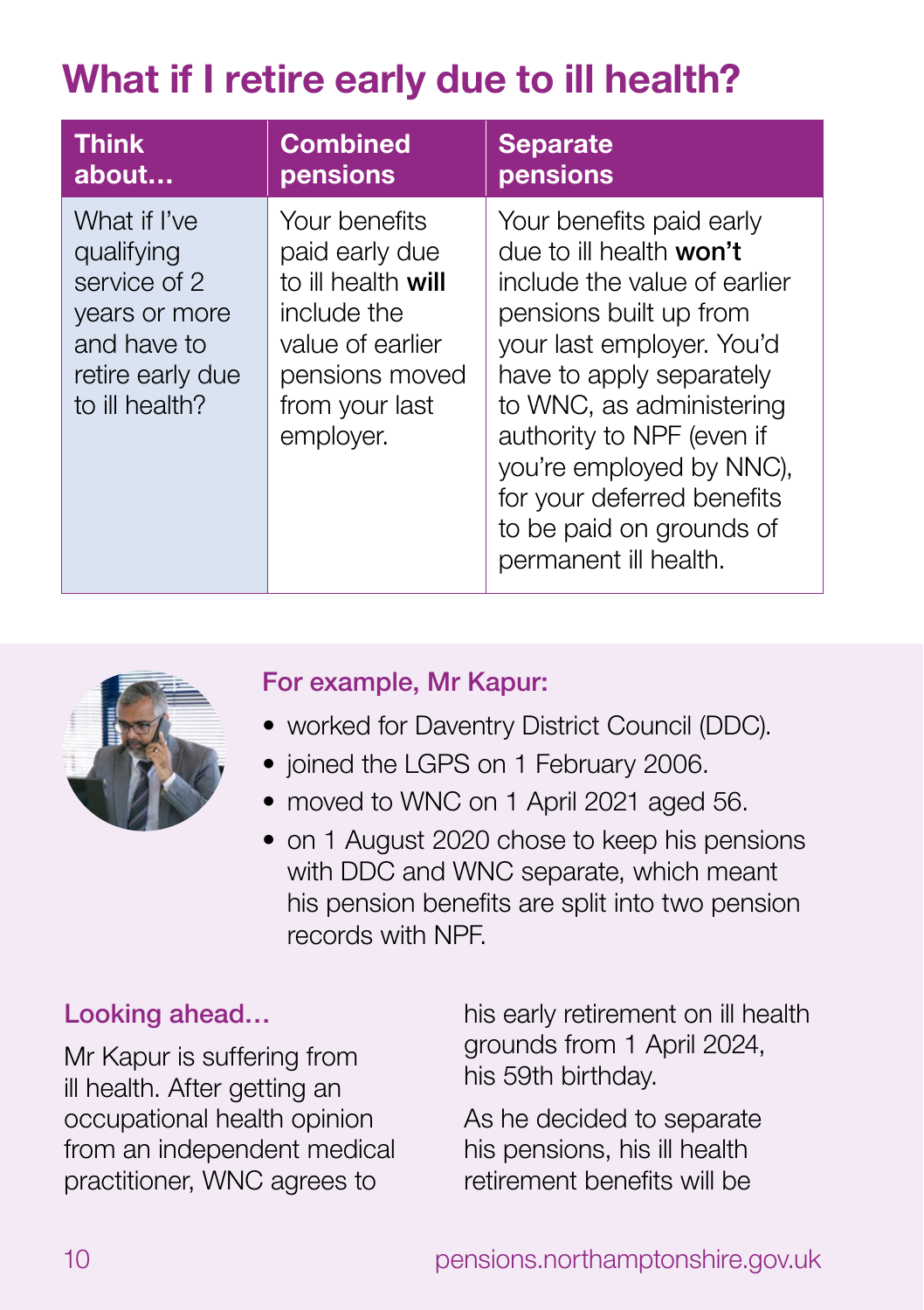worked out on only his membership with WNC from 1 April 2021 to 31 March 2024. He will need to apply separately to WNC, as administering authority to NPF, for payment of his deferred benefits on grounds of permanent ill health.

If he'd kept his pensions combined, his ill-health retirement benefits, awarded by WNC, would have been based on all his LGPS membership from 1 February 2006 to 31 March 2024 and his benefits from final salary linked membership would have been based on his 'final pay' to 31 March 2024, which has increased to £38,500.

### **What if I take my pension early?**

| <b>Think</b>                                                                                                                   | <b>Combined</b>                                                                                                                                                                                                                                                                                                             | <b>Separate</b>                                                                                                                                                                                                                                                                                                                                                                                                                                                                                                                                                                                                      |
|--------------------------------------------------------------------------------------------------------------------------------|-----------------------------------------------------------------------------------------------------------------------------------------------------------------------------------------------------------------------------------------------------------------------------------------------------------------------------|----------------------------------------------------------------------------------------------------------------------------------------------------------------------------------------------------------------------------------------------------------------------------------------------------------------------------------------------------------------------------------------------------------------------------------------------------------------------------------------------------------------------------------------------------------------------------------------------------------------------|
| about                                                                                                                          | pensions                                                                                                                                                                                                                                                                                                                    | pensions                                                                                                                                                                                                                                                                                                                                                                                                                                                                                                                                                                                                             |
| Taking your<br>pension<br>early (if<br>you've<br>qualifying<br>service of<br>2 years or<br>more and<br>are aged<br>55 or over) | You can choose<br>to take your<br>combined<br>benefits from as<br>early as aged<br>55 (normally at a<br>reduced rate to<br>account for the<br>early payment).<br>However, the<br>combined<br>pensions can't<br>be paid until<br>you've left your<br>job with WNC<br>or NNC, or have<br>reached the age<br>of 75 if earlier. | You can choose to take your<br>benefits from as early as aged<br>55 (normally at a reduced<br>rate to account for the early<br>payment).<br>The pension benefits from your<br>WNC or NNC job can't be paid<br>until you've left your job with<br>them, or you've reached the<br>age of 75 if earlier. However,<br>the benefits built up with your<br>last employer, don't have to be<br>taken at the same time. They<br>can be taken later (if under the<br>age of 75), at the same time<br>as, or if you're at least aged 55,<br>earlier than the pension from<br>WNC or NNC even if you're still<br>working there. |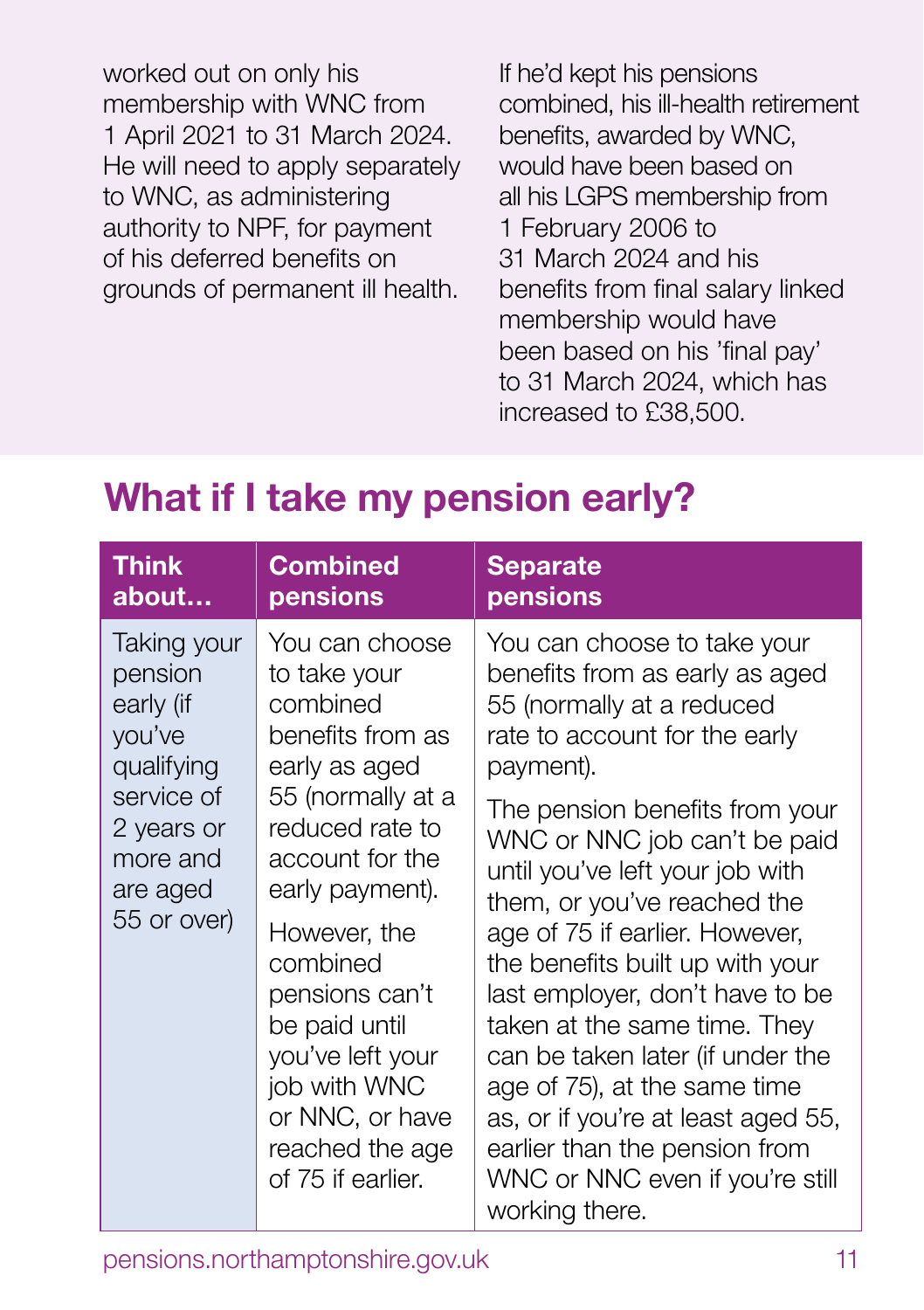

#### For example, Mrs Evans:

- worked for the Borough Council of Wellingborough (BCW).
- joined the LGPS on 1 April 1997.
- moved to NNC on 1 April 2021 aged 60.
- on 28 February 2022 chose to keep her pensions with BCW and NNC separate, which meant her pension benefits are split into two pension records with NPF.

As her pensions have been separated she decides to take her deferred LGPS pension from 1 March 2022 at a reduced rate based on all her LGPS membership up to 31 March 2021. She's still working for NNC and has been building up a further pension

with them since 1 April 2021; this can be paid once she leaves or reaches the age of 75 if earlier.

You can see the amount of pension that would be payable if you took it early on your online pension account.

# **How do I register for my online pension account?**

Scan the QR code below to register to see your pension online. You'll need your national insurance number handy.

Or click on [login/register](https://lgssmember.pensiondetails.co.uk/home/login/index2.html) at the top of our members' website:

[pensions.northamptonshire.](http://pensions.northamptonshire.gov.uk) [gov.uk](http://pensions.northamptonshire.gov.uk)

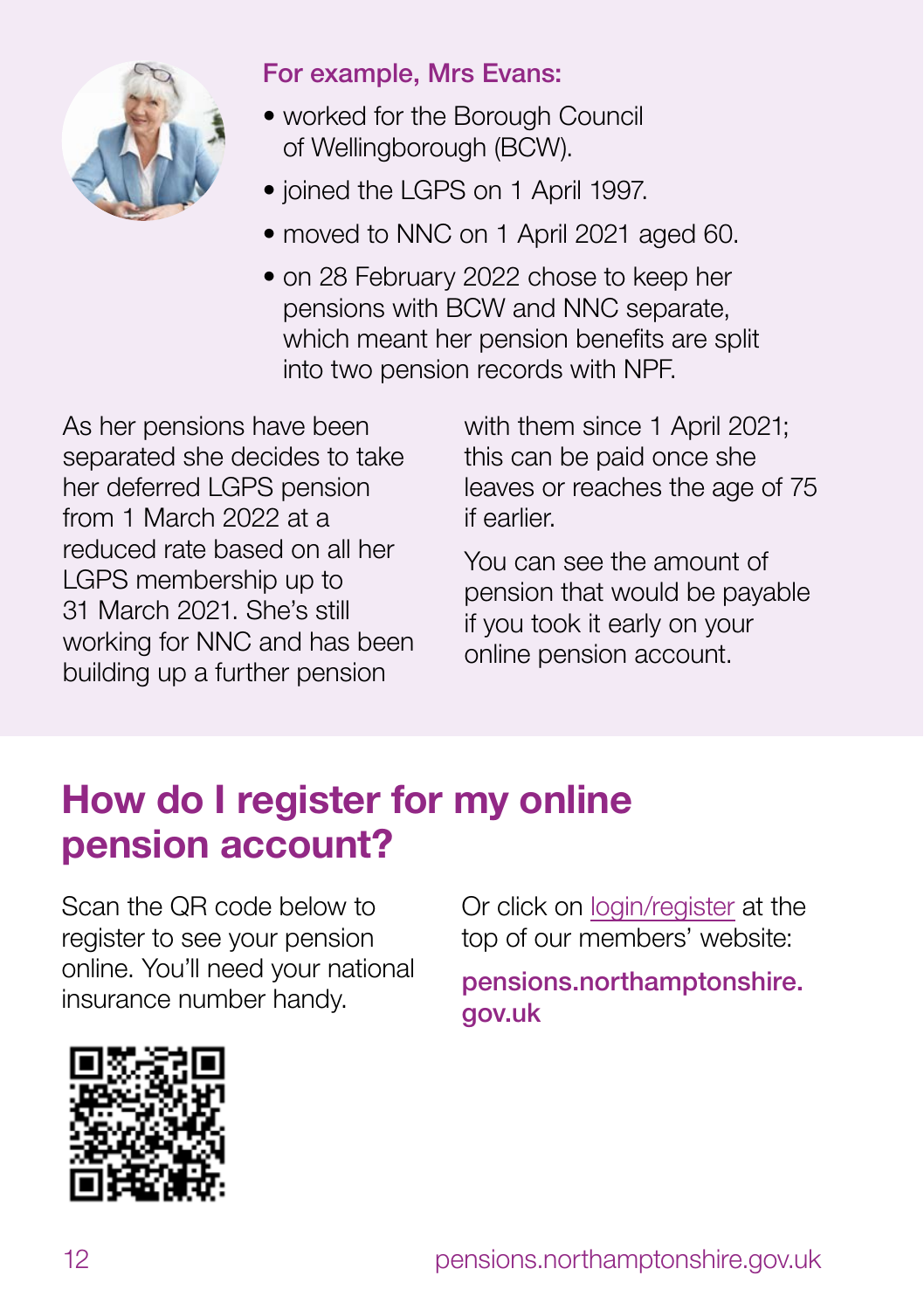### **Other areas to think about…**

| <b>Think</b>                   | <b>Combined</b>                                                                                                                                                                                                                                                                                                                                                                                                                                                                                           | <b>Separate</b>                                                                                                                                                                                                                                                                                                                                                                                                                                                                                      |
|--------------------------------|-----------------------------------------------------------------------------------------------------------------------------------------------------------------------------------------------------------------------------------------------------------------------------------------------------------------------------------------------------------------------------------------------------------------------------------------------------------------------------------------------------------|------------------------------------------------------------------------------------------------------------------------------------------------------------------------------------------------------------------------------------------------------------------------------------------------------------------------------------------------------------------------------------------------------------------------------------------------------------------------------------------------------|
| about                          | pensions                                                                                                                                                                                                                                                                                                                                                                                                                                                                                                  | pensions                                                                                                                                                                                                                                                                                                                                                                                                                                                                                             |
| Cost<br>of living<br>increases | The combined pensions<br>built up from 1 April 2014<br>will be revalued each<br>year while you remain<br>an active member. The<br>revaluation is currently in<br>line with the rise in the<br><b>Consumer Prices Index</b><br>(CPI). However, in times<br>of negative inflation, the<br>revaluation could be<br>negative.<br>Once you leave, your<br>pension is inflation<br>proofed under Pensions<br>Increase legislation,<br>which is also currently<br>set relative to CPI, but<br>can't be negative. | While you remain an<br>active member your<br>post 31 March 2021<br>pension will be revalued<br>each year, which is<br>currently in line with the<br>CPI. However, in times<br>of negative inflation, the<br>revaluation could be<br>negative.<br>Your deferred pension<br>will be inflation proofed<br>under Pensions Increase<br>legislation, which is also<br>currently set relative to<br>CPI; in times of negative<br>inflation, the pensions<br>increase would be 0%<br>(it can't be negative). |

#### Death in service lump sum

As a member of the LGPS, if you die in service, a lump sum death grant of three times your annual assumed pensionable pay at date of death would be payable. If you had a deferred pension, and die before it's paid, a lump sum death grant

equal to 5 times the deferred pension would be payable.

However, if you die in service, only one lump sum death grant can be paid so, even if you keep your deferred pension separate from your active pension, only the greater of these will be paid.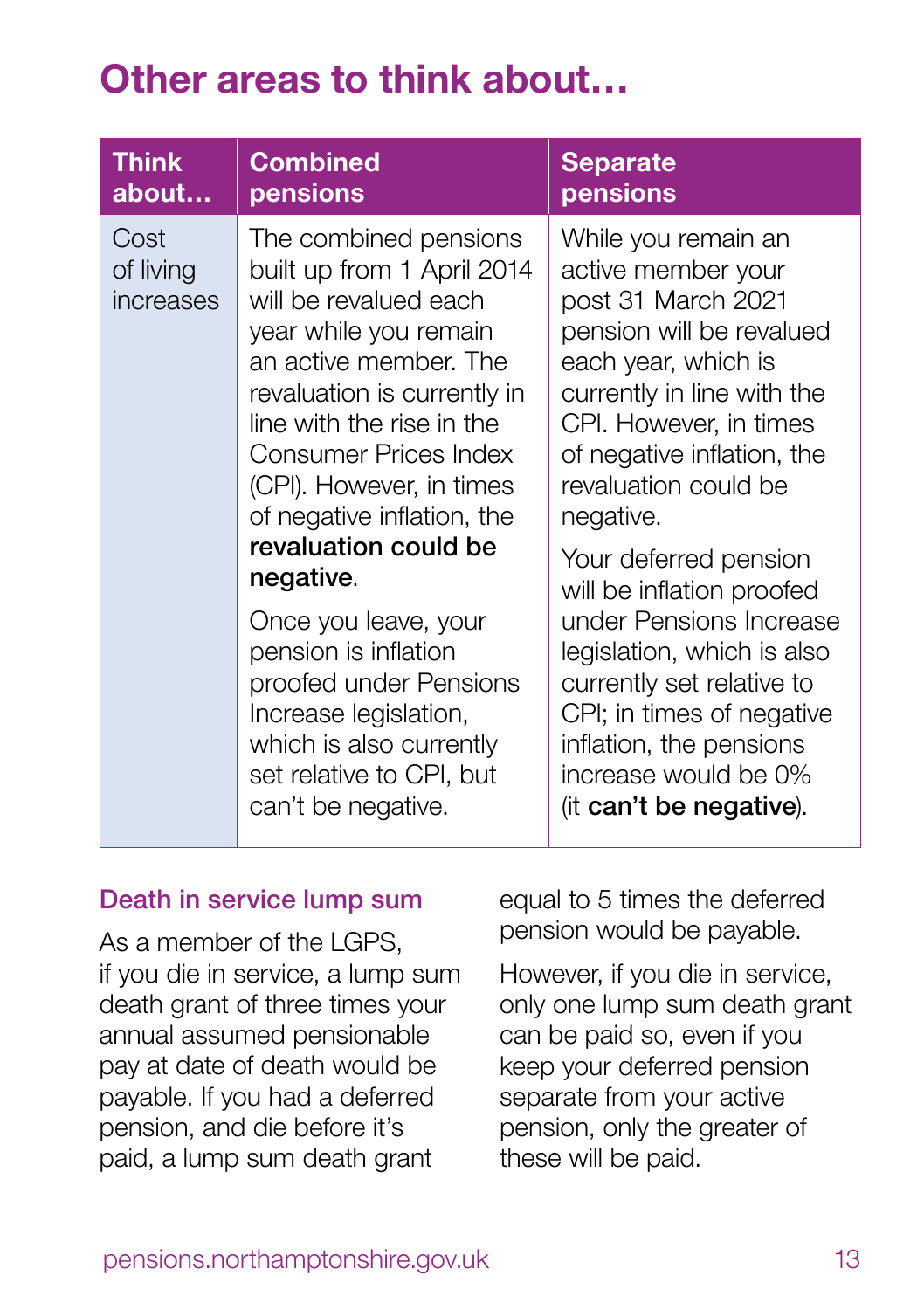#### Transfer in a previous pension

As you'll be working for a new employer (WNC or NNC), you'll get a new 12 month window from 1 April 2021 to 31 March 2022 to transfer benefits from a previous pension arrangement, built up outside of the NPF and join this with your NPF benefits. After this time, you can only transfer previous pensions if your employer agrees.

A transfer in pack can be found on the active members' section of our website, on the [forms and resources page](https://lgssmember.pensiondetails.co.uk/home/members/lgps/active-members/forms-and-resources/index.html) under 'Joining the scheme and transferring in previous benefits'.

#### Transferring your LGPS pension to another pension scheme

In the future, if you leave the LGPS and join another pension scheme, you may think about moving your LGPS pension to it. However, if you have more than one LGPS pension as you had chosen to keep them separate, you couldn't transfer one LGPS pension whilst keeping the other pension in the LGPS. You would need to transfer all of the LGPS pensions or none. You can find more details on the other restrictions on transferring out on the deferred members' section of our website, on the 'Managing my pension' page under 'Transferring from the LGPS'.

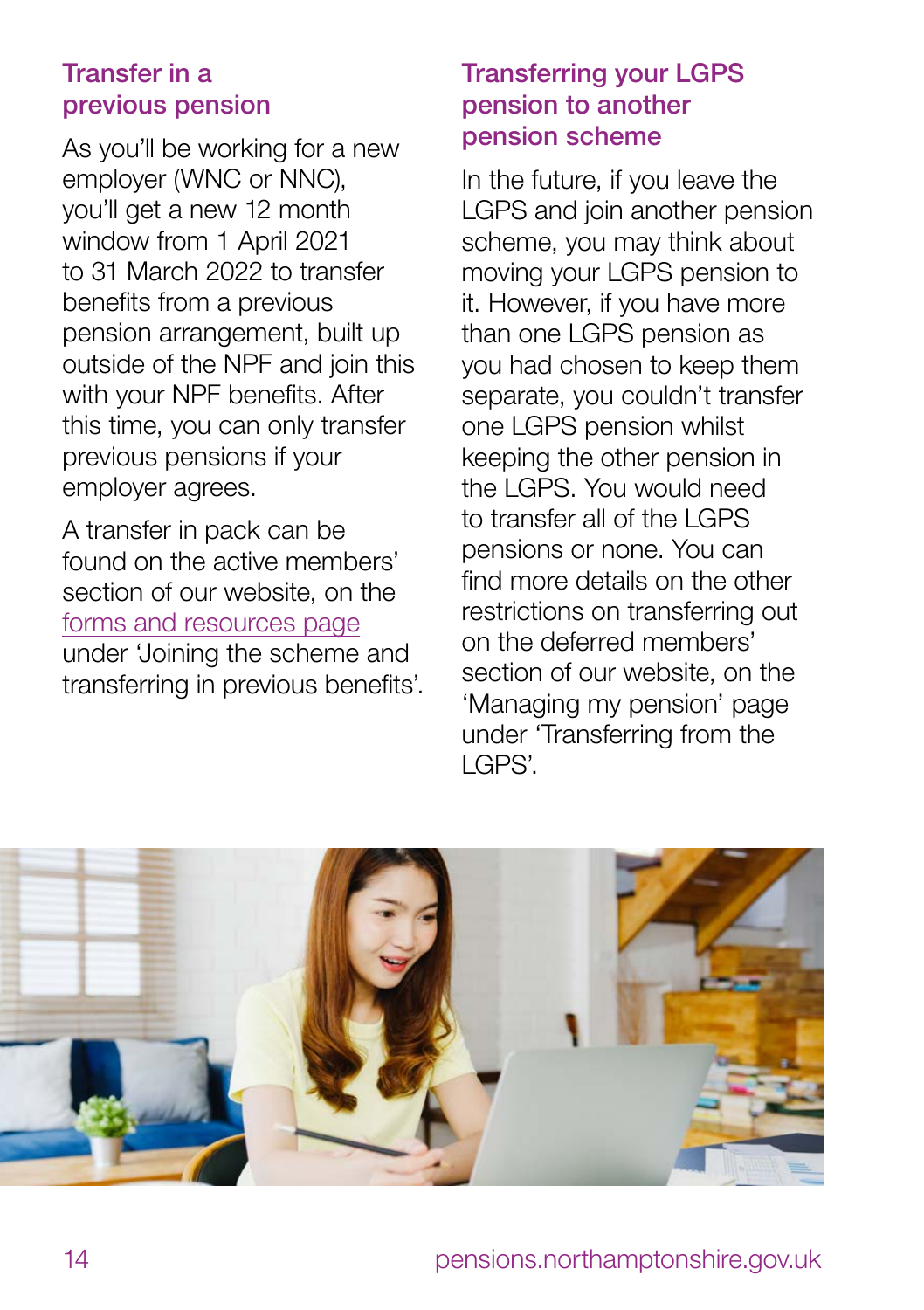### The McCloud court case

When the LGPS changed from a final salary to a career average pension scheme in 2014, protections for older members were introduced. This has since been ruled as discriminatory against younger members and the Government has agreed to make changes to the LGPS to remove this discrimination but has yet to publish the exact changes.



| <b>Think</b>                                                                                     | <b>Combined</b>                                                                                                                                           | <b>Separate</b>                                                                                                                                                                                                                                       |
|--------------------------------------------------------------------------------------------------|-----------------------------------------------------------------------------------------------------------------------------------------------------------|-------------------------------------------------------------------------------------------------------------------------------------------------------------------------------------------------------------------------------------------------------|
| about                                                                                            | pensions                                                                                                                                                  | pensions                                                                                                                                                                                                                                              |
| What if I qualify for<br>the new protections<br>that will be<br>introduced by the<br>Government? | Your protection<br>will be based on<br>your final pay<br>when you leave<br>the LGPS and<br>includes your<br>pension before<br>and after<br>31 March 2021. | Your protection<br>will be based on<br>your final pay at<br>31 March 2021.<br>You would no<br>longer qualify for<br>protection from<br>1 April 2021 to<br>31 March 2022<br>as you will have<br>started a new<br>pension with<br>either WNC<br>or NNC. |